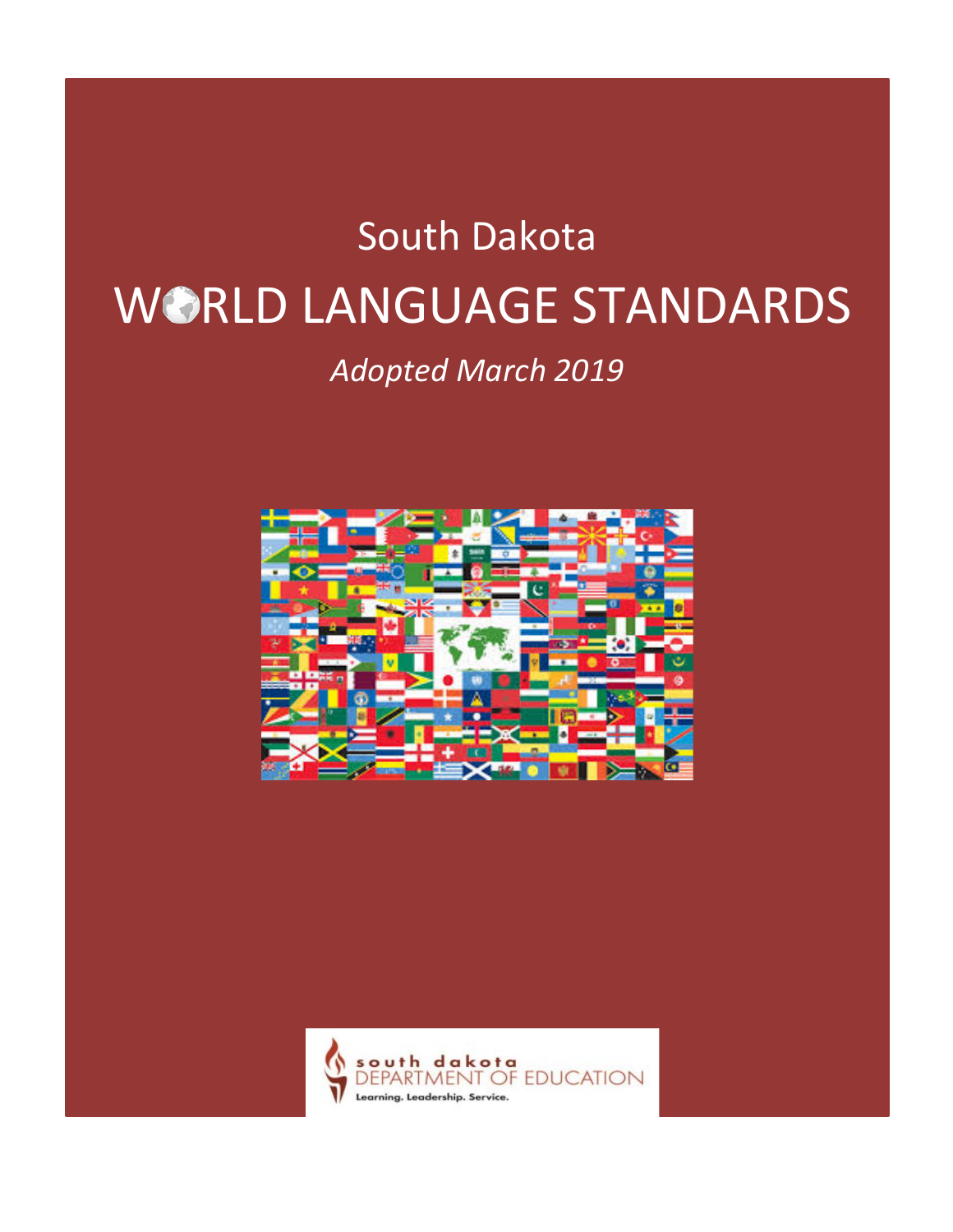

| Acknowledgements                | 3. |
|---------------------------------|----|
| Introduction                    | 4  |
| <b>Communications Standards</b> | 6  |
| <b>Cultures Standards</b>       | 6  |
| <b>Connections Standards</b>    |    |
| <b>Comparisons Standards</b>    |    |
| <b>Communities Standards</b>    |    |
|                                 |    |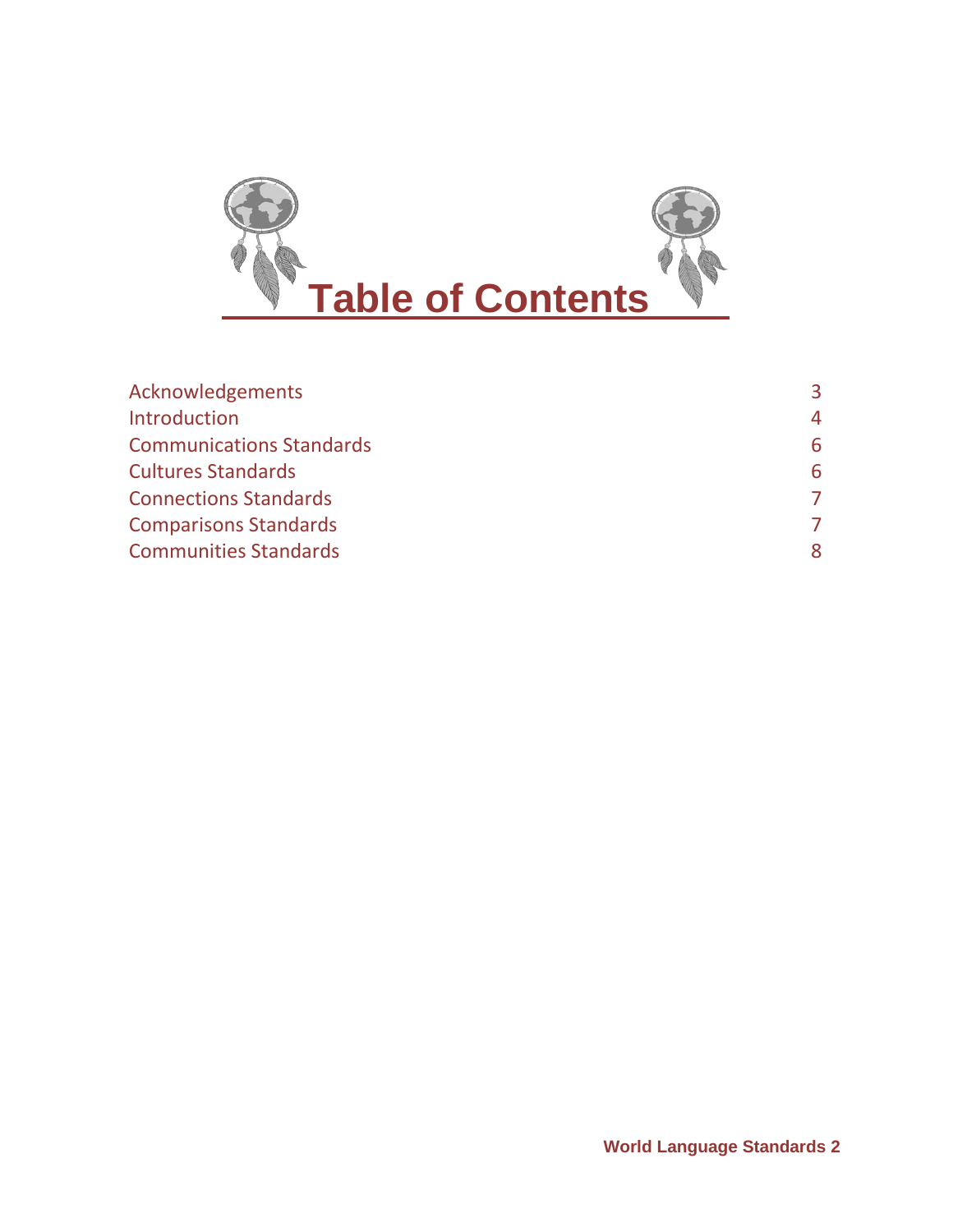## **Acknowledgements**

The South Dakota State Standards for World Language were reviewed and revised through the efforts of educators, administrators, post-secondary, parents, and the SD Department of Education. The work group members collaborated in person and through online spaces. The work group created guiding principles to help focus the standards revision process:

- Keep the standards' audience in mind: students, parents, educators, and the community.
- Modify and update the standards to meet the needs of South Dakota learners.
- Ensure the standards are clearly articulated with introductions per standard and clear definitions.
- Provide a comprehensive language learning experience.

The standards document exists due to intensive research, collaboration, grade level and vertical alignment discussions, debates, and a commitment to serve all students in our state. The work group used the most recent World-Readiness Standards for Learning Languages developed by the American Council on the Teaching of Foreign Languages (ACTFL) to help guide their work. The group also reviewed other states world language standards.

The South Dakota Department of Education expresses gratitude and appreciation to the individuals who contributed their passion, expertise, and time to the revision of the SD State Standards for World Language.

| <b>World Language Work Group Members</b>      |                                   |                                     |  |
|-----------------------------------------------|-----------------------------------|-------------------------------------|--|
| K-5th World Language Work Group               |                                   |                                     |  |
| <b>Tracy Vik</b>                              | Sonia Sotomayor Spanish Immersion | Kindergarten - Group Leader         |  |
| Belinda Joe                                   | Crow Creek Tribal School          | 5 <sup>th</sup> Teacher             |  |
| Leticia Miranda-Blanco                        | Sonia Sotomayor Spanish Immersion | 5 <sup>th</sup> Teacher             |  |
| <b>Tony Burke</b>                             | Sioux Falls                       | Parent                              |  |
| <b>Florencia Nievas</b>                       | Sonia Sotomayor Spanish Immersion | 2 <sup>nd</sup> Teacher             |  |
| 6-8 <sup>th</sup> World Language Work Group   |                                   |                                     |  |
| Laura Vidler                                  | University of South Dakota        | Post-secondary- Group Leader        |  |
| Andrea Soto                                   | Tri-Valley                        | Teacher                             |  |
| <b>Molly Enz</b>                              | South Dakota State University     | Post-secondary                      |  |
| Alecia Leick                                  | <b>Tri-Vallev</b>                 | Teacher                             |  |
| Jose Alvarez                                  | South Dakota State University     | Post-secondary                      |  |
| <b>Chrisit Garst-Santos</b>                   | South Dakota State University     | Post-secondary                      |  |
|                                               | 9-10th World Language Work Group  |                                     |  |
| Dora Jung                                     | Sioux Falls School District       | Teacher- Group Leader               |  |
| Tara Hofer                                    | Northern State University         | <b>Statewide E Learning Teacher</b> |  |
| Gayla Martens                                 | Northern State University         | <b>Statewide E Learning Teacher</b> |  |
| Shana Smidt                                   | Menno School District             | Teacher                             |  |
| <b>Kelly Brose</b>                            | Sioux Falls Catholic School       | Teacher                             |  |
| 11-12 <sup>th</sup> World Language Work Group |                                   |                                     |  |
| Krista Bruggeman                              | Lennox High School                | Teacher-Group Leader                |  |
| Angela Giffin                                 | Rapid City Stevens High School    | Teacher                             |  |
| Samuel Ogdie                                  | University of Sioux Falls         | Post-Secondary                      |  |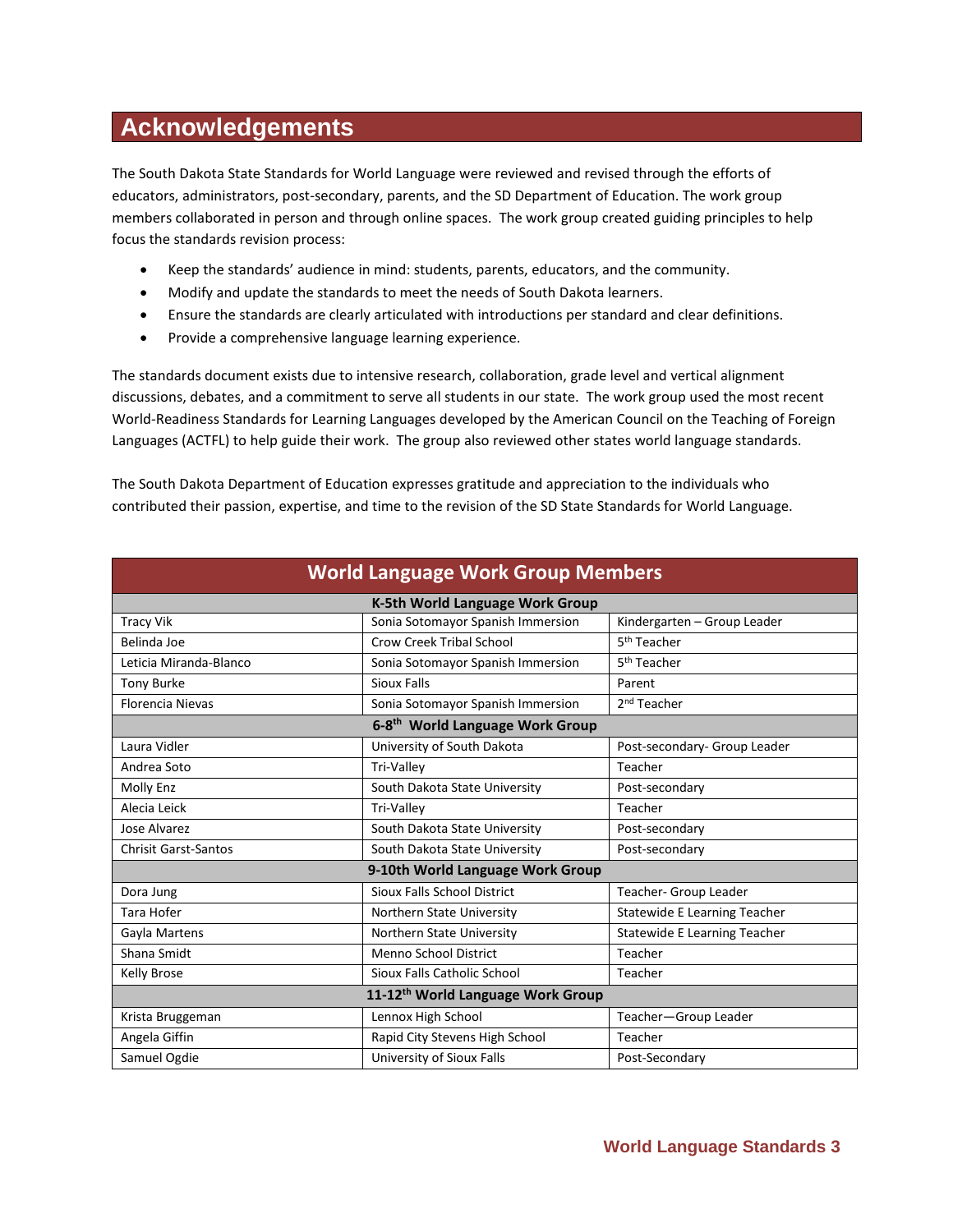## **Introduction**

South Dakotans are part of a growing and dynamic global society that increasingly requires us to communicate knowledge and ideas within and across geographical, cultural, and linguistic boundaries. Languages learned and used in South Dakota include: Native American languages, modern and classical world languages, and American Sign Language.

Individuals who effectively communicate in more than one language with an appropriate understanding of cultural contexts are globally literate and workplace ready. The study of other languages and cultures enables us to communicate in appropriate ways with people from other cultures. Exposure to other languages and cultures improves cognitive abilities such as critical thinking skills, problem solving abilities, and creativity.

#### **Vision**

The world language vision is to empower language learners to effectively communicate in more than one language with an appropriate understanding of cultures, to be globally literate, and to be workplace ready.

#### **Rationale**

South Dakota world language standards reflect the themes in the *World Language Readiness Standards for Learning Languages* (2015), known as The Five Cs: Communication, Culture, Connections, Comparisons, and Communities. These standards describe the "what" (content) of world language learning and form the core of standards-based instruction.

| <b>Standard 1:</b>    | Language learners develop reading, writing, speaking and listening skills in a   |
|-----------------------|----------------------------------------------------------------------------------|
| <b>Communications</b> | variety of situations.                                                           |
| <b>Standard 2:</b>    | Language learners explore the 3 Ps of culture through interactions between       |
| <b>Cultures</b>       | practices, products, and perspectives.                                           |
| <b>Standard 3:</b>    | Language learners access and evaluate authentic and primary resources and make   |
| <b>Connections</b>    | connections with other disciplines in both academic and career-related contexts. |
| <b>Standard 4:</b>    | Language learners compare and contrast to improve their understanding of         |
| <b>Comparisons</b>    | language(s) and culture(s).                                                      |
| <b>Standard 5:</b>    | Lifelong language learners use their language skills and cultural competence to  |
| <b>Communities</b>    | engage in local, national, global, and virtual communities.                      |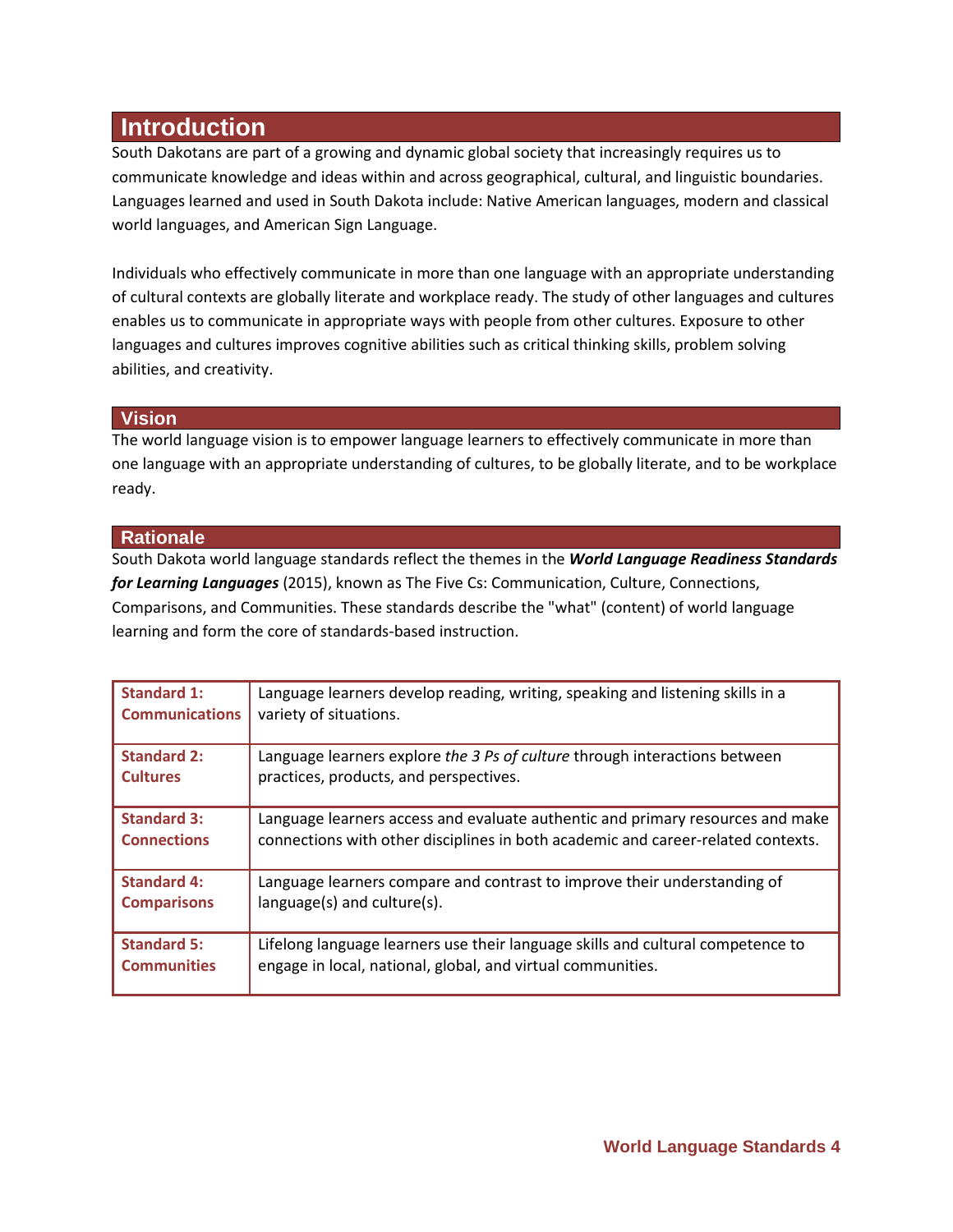#### **Performance Targets**

Realistic performance targets for South Dakotans enrolled in a sequential language learning experience at various points are outlined in the *American Council on the Teaching of Foreign Languages (ACTFL) Performance Descriptors for Language Learners* (2012). The chart below graphically illustrates the influence of time-on-task on language performance and shows what outcomes are reasonable to expect of students who begin language instruction at various points in the K-16 spectrum. If a language is studied for only two years of traditional instruction (one hour per day), only Novice proficiency should be expected. Advanced-level speakers have studied the language for at least ten years, have spent significant time abroad, or have been in an immersion setting.



#### TIME AS A CRITICAL COMPONENT FOR DEVELOPING LANGUAGE PERFORMANCE

13 | ACTFL Peformance Descriptors for Language Learners @ ACTFL, Inc., 2012

While ACTFL uses proficiency levels novice through distinguished, K-12 education typically spans levels novice through advanced. Language proficiency is tied to language ability, cognitive development, and educational levels. For example, a distinguished speaker of a language is a "highly articulate, welleducated language user...They can reflect on a wide range of global issues and highly abstract concepts in a culturally appropriate manner." Not all native speakers of a language reach a "superior" or "distinguished" proficiency level.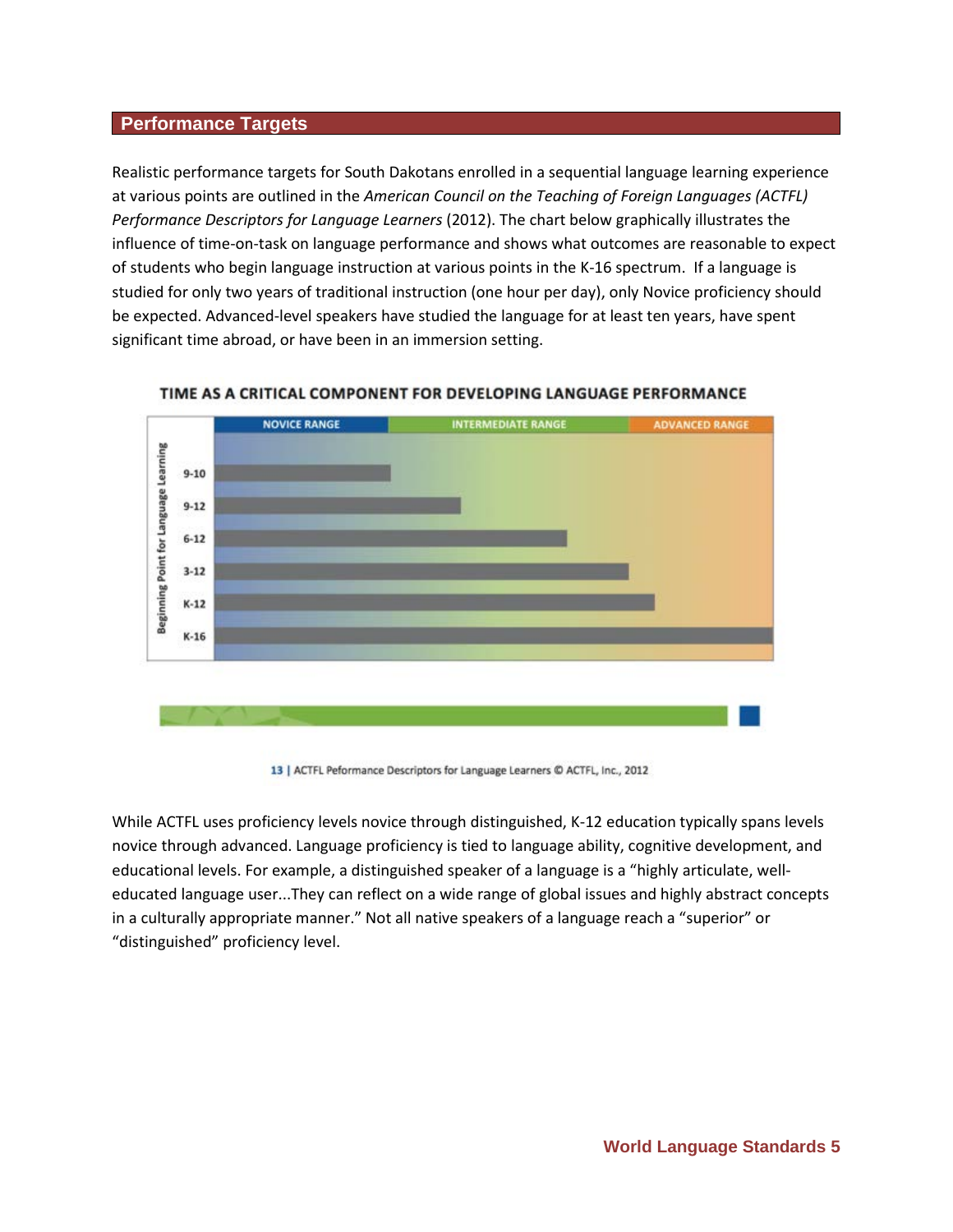## Communications Standards

Language learners develop reading, writing, speaking, and listening skills in a variety of situations.

| <b>Standard Code</b>                | <b>Standard Code and Standard</b>                                                                                                                           |
|-------------------------------------|-------------------------------------------------------------------------------------------------------------------------------------------------------------|
| Standard 1:                         | Communicate effectively in more than one language for various purposes in                                                                                   |
| <b>Communication</b>                | multiple contexts.                                                                                                                                          |
| 1.1 Interpersonal<br>Communication  | 1.1 Share and infer information, reactions, feelings, and opinions in spoken,<br>signed, or written conversation.                                           |
| 1.2 Interpretive<br>Communication   | 1.2 Understand, interpret, and analyze what is viewed, heard, or read on a<br>variety of topics.                                                            |
| 1.3 Presentational<br>Communication | 1.3 Present information, concepts, ideas, and opinions to different audiences in<br>order to inform, persuade, explain, and narrate on a variety of topics. |
|                                     |                                                                                                                                                             |

### Cultures Standards

Language learners explore the 3 Ps of culture through interactions between practices, products, and perspectives.

**Practices—** patterns of social interactions within a particular culture and behaviors that represent the knowledge of "what to do when and where," e.g., hygiene habits, approaches to personal space, greeting interactions (handshakes, hugs, kisses, bows), which side of the street/sidewalk on which to drive/walk.

**Products**—tangible or intangible creations of a particular culture.

Tangible products: e.g., paintings, a cathedral, literature, drumming sticks. Intangible products: e.g., an oral tale, a dance, a sacred ritual, a system of education, a law.

**Perspectives—** meanings, attitudes, values, beliefs, ideas that underlie the cultural practices and products of a society and represent a culture's view of the world, e.g., attitudes towards kinship/gender/education/privacy, religions, cosmology

| <b>Standard Code</b>         | <b>Standard Code and Standard</b>                                            |
|------------------------------|------------------------------------------------------------------------------|
| Standard 2:                  | Interact with respect and cultural competence in search of understanding our |
| <b>Cultures</b>              | world.                                                                       |
| 2.1 Cultural                 | 2.1 Use the language to explore, reflect on, and explain the relationship    |
| <b>Practices in Relation</b> | between the practices, customs, and perspectives of the cultures studied.    |
| to Cultural                  |                                                                              |
| <b>Perspectives</b>          |                                                                              |
|                              |                                                                              |
| 2.2: Cultural                | 2.2 Use the language to explore, reflect on, and explain the relationship    |
| <b>Products in Relation</b>  | between the products, customs, and perspectives of the cultures studied.     |
| to Cultural                  |                                                                              |
| <b>Perspectives</b>          |                                                                              |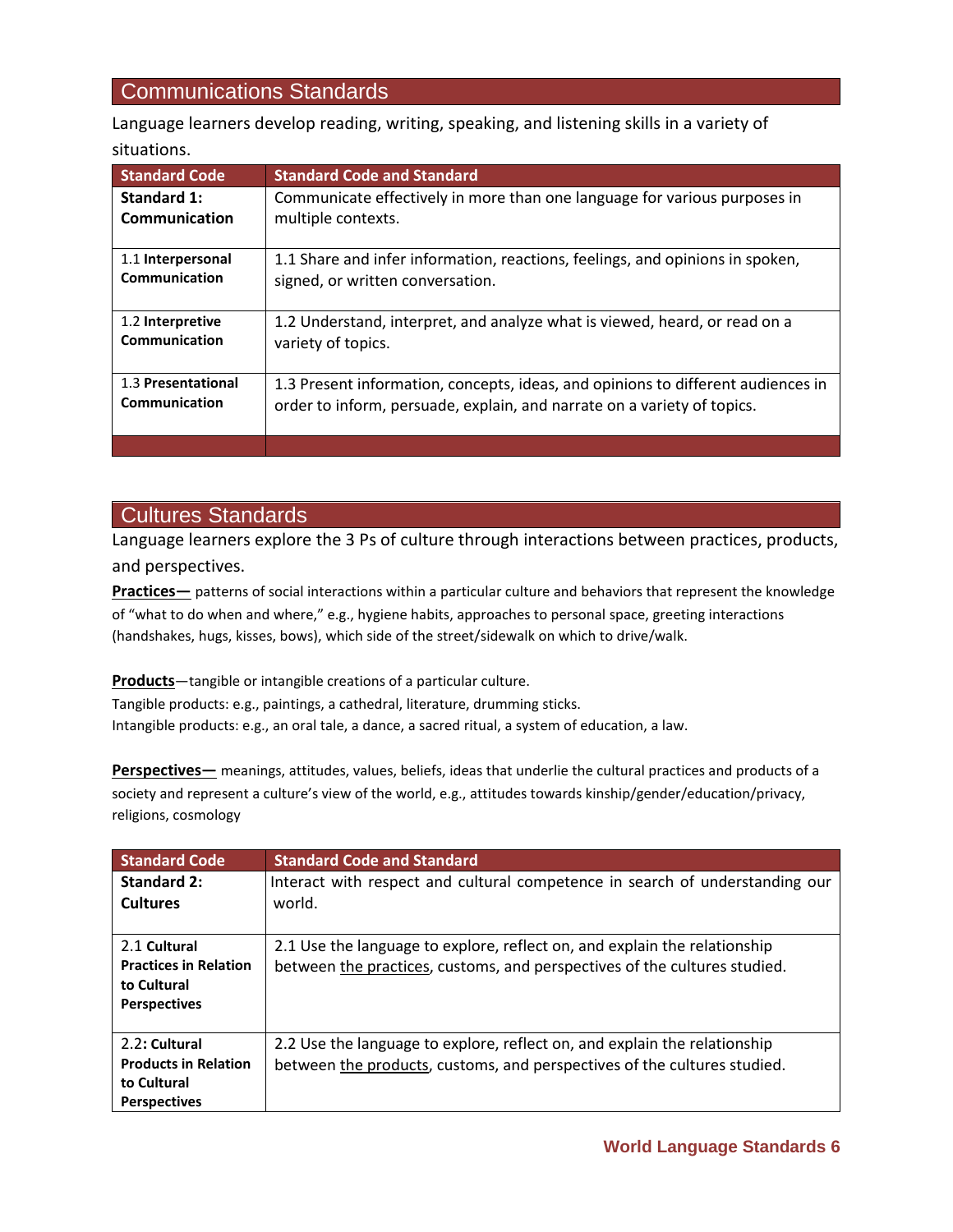## Connections Standards

Language learners access and evaluate authentic and primary resources and make connections with other disciplines in both academic and career-related contexts.

| <b>Standard Code</b>                                                 | <b>Standard Code and Standard</b>                                                                                                                                               |
|----------------------------------------------------------------------|---------------------------------------------------------------------------------------------------------------------------------------------------------------------------------|
| <b>Standard 3:</b>                                                   | Connect with other disciplines and acquire information and diverse                                                                                                              |
| <b>Connections</b>                                                   | perspectives through language.                                                                                                                                                  |
| 3.1 Connections<br><b>Across Disciplines</b>                         | 3.1 Acquire, expand, and reinforce knowledge of other disciplines using the<br>language to develop critical thinking, creativity, collaboration, and problem<br>solving skills. |
| 3.2 Acquisition of<br>Information and<br><b>Diverse Perspectives</b> | 3.2 Acquire, evaluate, and reflect on information and diverse perspectives<br>available through the language and its culture(s).                                                |
|                                                                      |                                                                                                                                                                                 |

## Comparisons Standards

Language learners compare and contrast to improve their understanding of language(s) and culture(s).

| <b>Standard Code</b> | <b>Standard Code and Standard</b>                                             |
|----------------------|-------------------------------------------------------------------------------|
| <b>Standard 4:</b>   | Develop insight into the nature of language and culture to enhance linguistic |
| <b>Comparisons</b>   | and cultural competence.                                                      |
| 4.1: Language        | 4.1 Use the language to investigate, explain, and reflect on the nature of    |
| <b>Comparisons</b>   | language by comparing and contrasting their own language with others.         |
| 4.2 Cultural         | 4.2 Use the language to investigate, explain, and reflect on the concept of   |
| <b>Comparisons</b>   | culture by comparing and contrasting their own culture with others.           |
|                      |                                                                               |